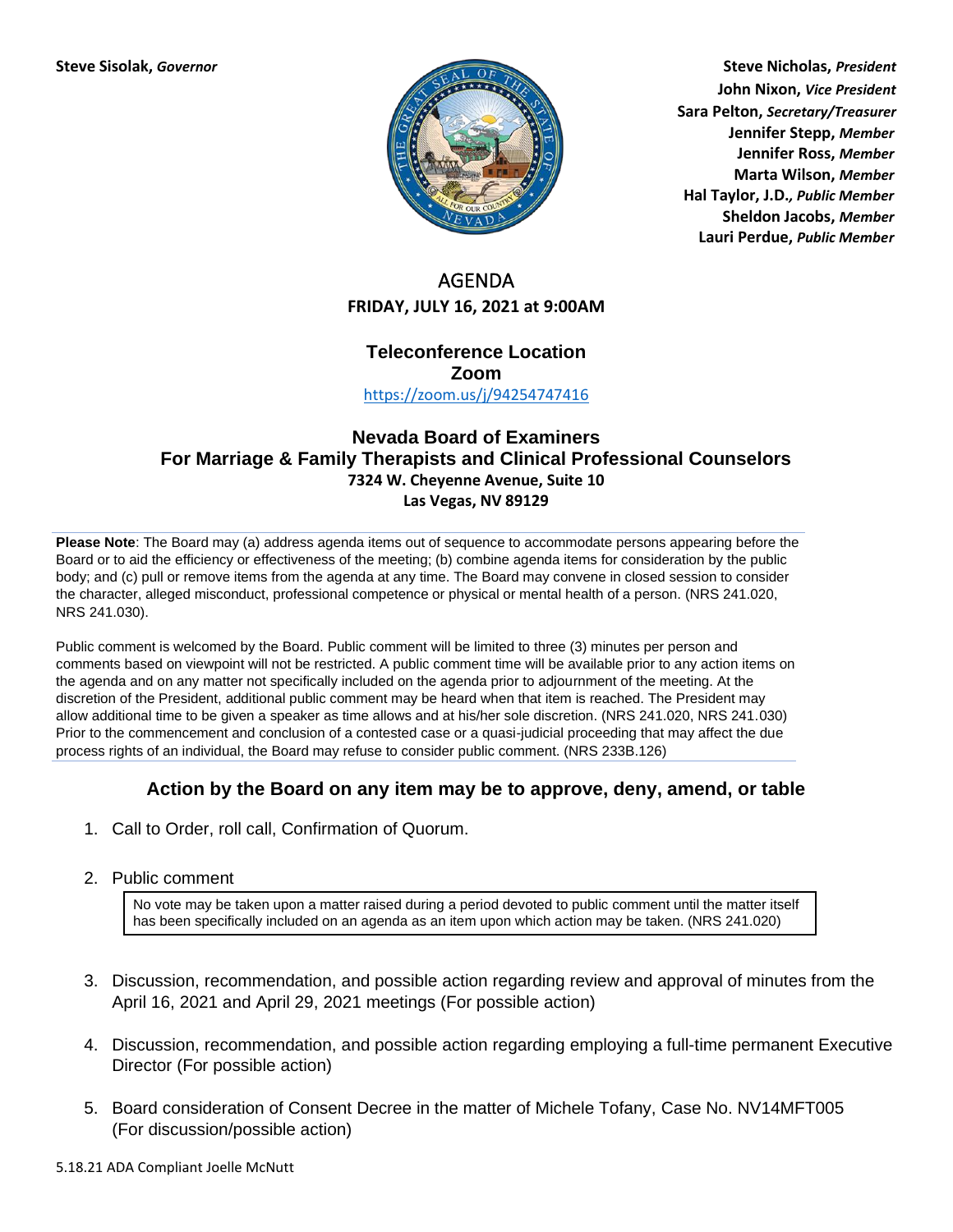6. Review/Decision regarding the following licensees who have petitioned the Board to be Primary Supervisors for Marriage and Family Therapist (MFT) and Clinical Professional Counselor (CPC) Interns: (For possible action)

| <b>Supervision Applicant</b> | <b>AAMFT Approved</b><br>Supervisor/Supervisor<br><b>Candidate or CCE</b><br><b>Approved Certificate/</b><br><b>Supervisor Course</b> | <b>Transcript of 45-</b><br>hour<br>Graduate-level<br><b>Supervision Course</b> | <b>Mentor Signature of</b><br><b>Supervisory</b><br><b>Experience</b> |
|------------------------------|---------------------------------------------------------------------------------------------------------------------------------------|---------------------------------------------------------------------------------|-----------------------------------------------------------------------|
| <b>Rachel Agrario</b>        | Yes                                                                                                                                   | N/A                                                                             | N/A                                                                   |
| <b>Alison Earl</b>           | Yes                                                                                                                                   | N/A                                                                             | N/A                                                                   |
| <b>Stephanie Ross-Copes</b>  | Yes                                                                                                                                   | N/A                                                                             | N/A                                                                   |
| <b>Evan Sargent</b>          | Yes                                                                                                                                   | N/A                                                                             | N/A                                                                   |
| <b>Brandon Wilde</b>         | Yes                                                                                                                                   | N/A                                                                             | N/A                                                                   |
| <b>Nicole Cooley</b>         | Yes                                                                                                                                   | N/A                                                                             | N/A                                                                   |
| <b>Felisa Dunlap</b>         | Yes                                                                                                                                   | N/A                                                                             | N/A                                                                   |
| <b>Kiera McGillvray</b>      | Yes                                                                                                                                   | N/A                                                                             | N/A                                                                   |
| <b>Geoffrey Nugent</b>       | Yes                                                                                                                                   | N/A                                                                             | N/A                                                                   |
|                              |                                                                                                                                       |                                                                                 |                                                                       |
| <b>Kent Dail</b>             | No.                                                                                                                                   | <b>Yes</b>                                                                      | Yes                                                                   |
| Paula Johnson                | <b>No</b>                                                                                                                             | <b>Yes</b>                                                                      | Yes                                                                   |
| Nicole Moreggi               | No                                                                                                                                    | Yes                                                                             | Yes                                                                   |

- 7. Review, discussion, and possible action regarding Lissette Artiga's application for licensure as a CPC intern (For discussion/possible action)
- 8. Review, discussion, and possible action regarding Kimberly Carrington's application for licensure as a CPC intern (For discussion/possible action)
- 9. Review, discussion, and possible action regarding Latosha Campbell's application for licensure as an MFT intern (For discussion/possible action)
- 10. Review and discussion, and possible action regarding Board hosted test preparation workshops to support interns struggling to pass the national exams – Sheldon Jacobs (For discussion/possible action)
- 11. Review, discussion, and possible action regarding Board Budget through FYE ending 06/30/2022 (For discussion/possible action)
- 12. Review, discussion, and possible action regarding approval of Certemy contract. (For discussion/possible action)
- 13. Review, discussion, and possible action to approve the Numbers, Inc. Bookkeeping contract. (For discussion/possible action)
- 14. Review, discussion, and possible action to approve the Board's participation in the Professional and Occupational Licensing Boards Administrative Collaborative (For discussion/possible action)
- 15. Nomination and election of Board Officers for the 2021-2022 fiscal year pursuant to NRS 641A.140 (For discussion/possible action)